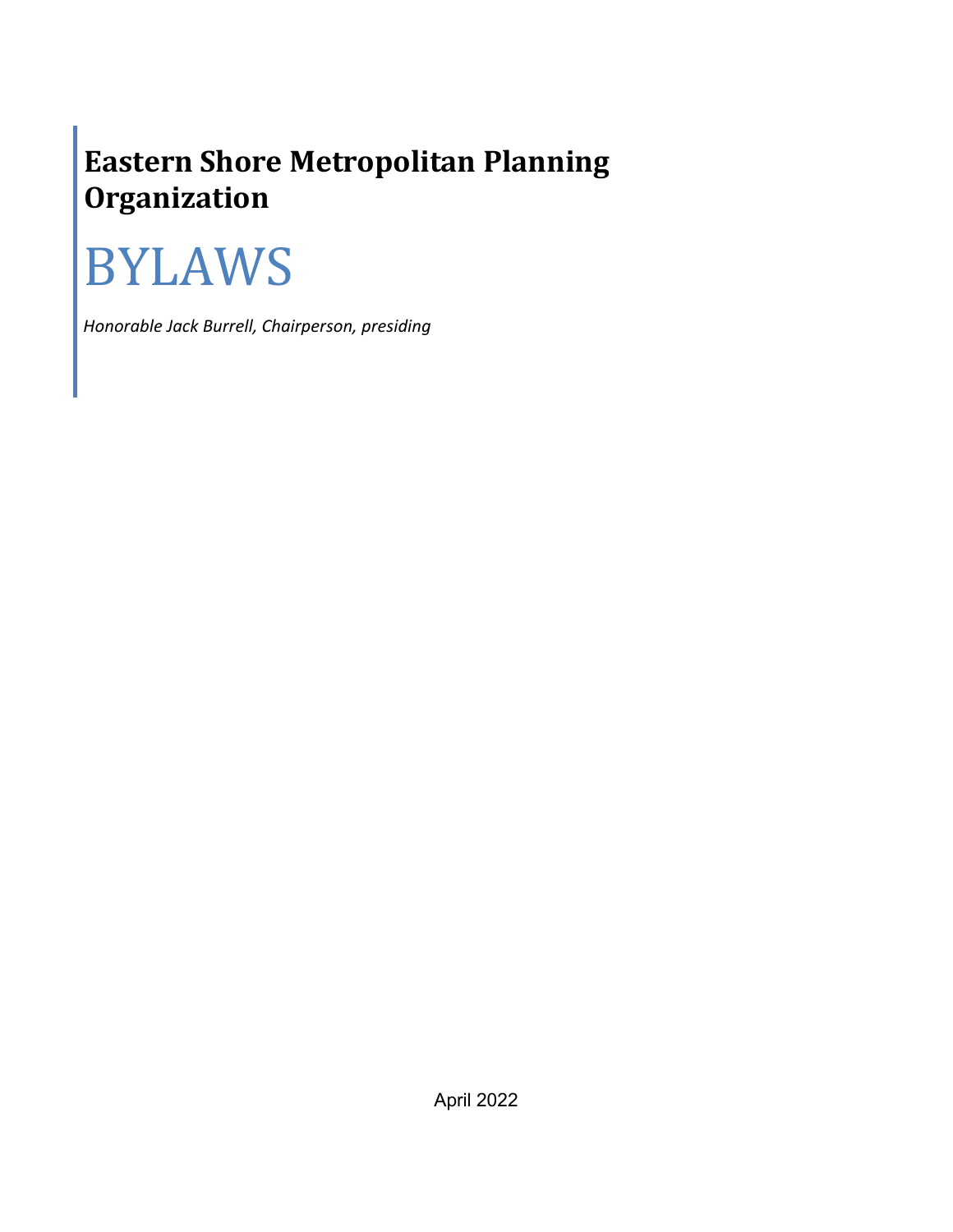# **PREAMBLE**

The following constitutes the bylaws, procedures, and responsibilities which will serve to establish, organize, and guide the proper functioning of the Eastern Shore Metropolitan Planning Organization and the Urbanized Area Transportation Planning Process. The intent is to provide for an organization that will be responsible for fulfilling the requirements of amended Title 23 United States Code (USC) 134 (FAST Act, Section 6001, August 2005), and 23 Code of Federal Regulation (CFR) 450 *et al*, and all other subsequent laws and regulations establishing standards for multimodal transportation planning. This planning task will be accomplished within the guidelines of the 3C *(cooperative, comprehensive, continuing)*  planning process framework as established in *An Agreement Concerning A Transportation Planning Process for the Eastern Shore Urbanized Area Between the County of Baldwin and the Municipalities of Daphne, Fairhope, Spanish Fort, Loxley, and the State of Alabama.*  Further, this organization shall carry out any other transportation planning and programming functions as set forth in any agreements entered into by this process and the State of Alabama, the Alabama Department of Transportation (ALDOT), the United States Department of Transportation (USDOT), the Federal Highway Administration (FHWA), Federal Transit Administration (FTA), the Environmental Protection Agency (EPA), or in such manner as events shall dictate.

# **Section 1.0: Process Name and Organization Name**

**A.** The name for the ongoing transportation process shall be the Eastern Shore Urbanized Area Transportation Planning Process.

**B.** The name for the organization conducting the Urbanized Area Transportation Planning Process for the Metropolitan Planning Area (MPA) shall be the **Eastern Shore Metropolitan** Planning Organization (ESMPO).

# **Section 2.0: The Organizational Structure**

**A.** The organization shall consist of one (1) Policy Board and three (3) Advisory Committees: (1) the Eastern Shore Metropolitan Planning Organization (Policy Board), (2) the Technical Advisory Committee (TAC), (3) the Citizens Advisory Committee (CAC), and (4) the Bicycle and Pedestrian Advisory Committee. The Advisory Committees serve at the pleasure of the Policy Board. Additional committees and subcommittees shall be formed as deemed necessary.

# **Section 3.0: General Policies**

**A.** All general policies shall apply to the members of the Policy Board and all committees and participants of the Eastern Shore Metropolitan Planning Organization and the Urbanized Area Transportation Planning Process for the Metropolitan Planning Area (MPA).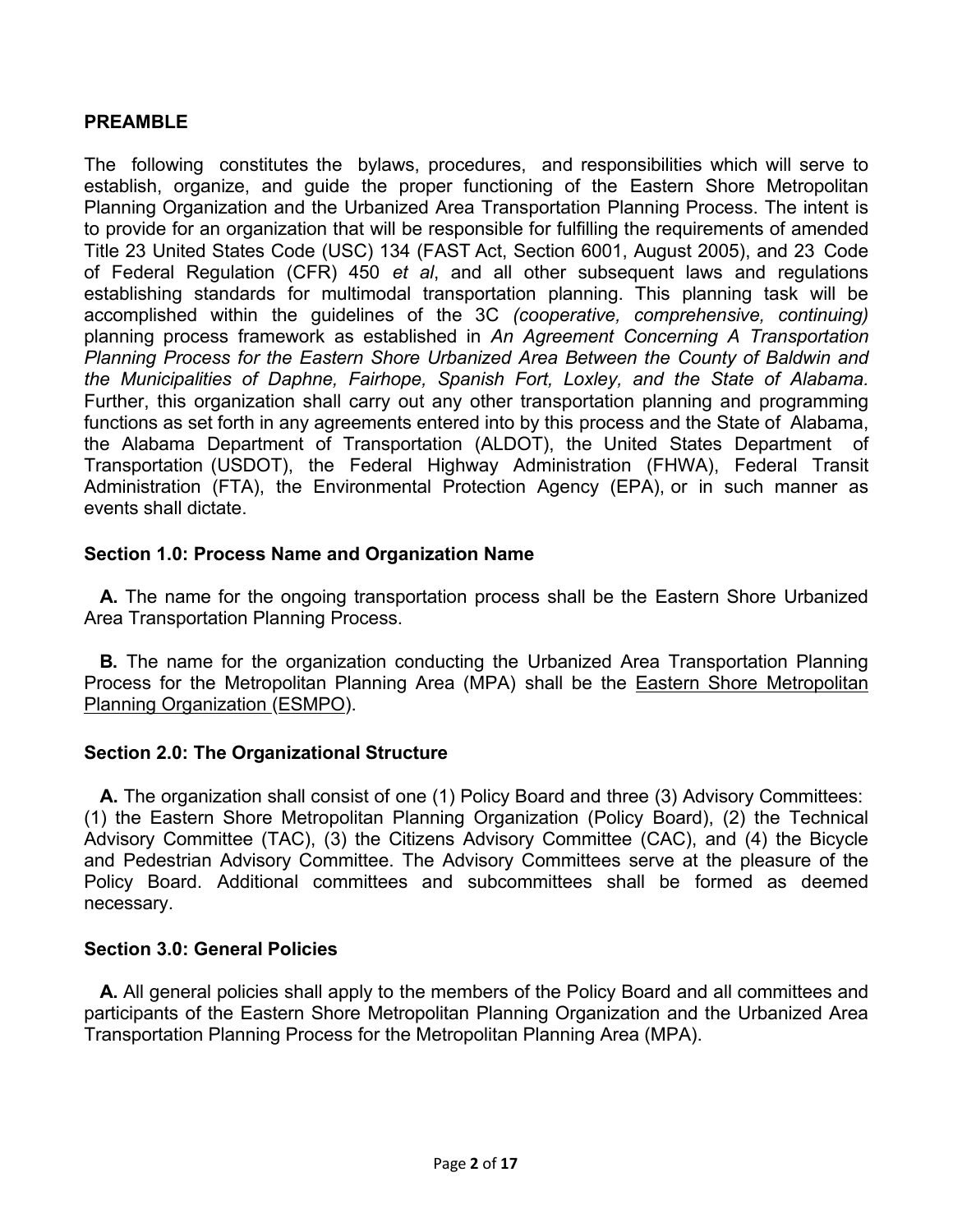**B.** All reports, programs and plans shall be reviewed by the Advisory Committees for comment and recommendations to the Policy Board. The Technical Advisory Committee and Citizens Advisory Committee shall be afforded sufficient time to comment on drafts prior to action by the Eastern Shore Metropolitan Planning Organization (Policy Board). Reports, programs, and plans become official process documents following adoption by resolution of the Eastern Shore Metropolitan Planning Organization (Policy Board).

**C.** The Policy Board and three (3) committees shall proceed with their respective responsibilities and duties with proper consideration at all times, for all modes of transportation and associated facilities.

**D.** All studies undertaken in this process shall be coordinated with individual modal planning programs and with comprehensive planning efforts in the urban area.

**E.** Transportation planning activities shall be used to promote efficient urban development. Reasonable forecasts of land use and socioeconomic conditions shall be made to guide these activities.

**F.** All published data and/or reports shall be made available to the ALDOT, FHWA, FTA, other federal and state agencies, the general public, and interested parties on request.

#### **Section 4.0: Amendment of Bylaws**

**A.** Any section herein contained may be amended at any meeting of the Eastern Shore Metropolitan Planning Organization (Policy Board) provided such amendment is delivered to the Chair of the Eastern Shore Metropolitan Planning Organization (Policy Board) at least ten (10) days prior to the meeting at which the amendment is to be presented to the Eastern Shore Metropolitan Planning Organization (Policy Board). It shall be the duty of the Chair of the Eastern Shore Metropolitan Planning Organization (Policy Board) to include in the notice of such meeting, notice of the proposed amendment setting out the exact form of the proposed amendment. Such amendment shall be adopted if it has been advertised for public comment for a minimum of fourteen days and receives an affirmation vote of a majority of a quorum of voting members present.

**B.** These rules shall be revised, updated, or amended as circumstances dictate. This shall be the responsibility of the Metropolitan Planning Organization Coordinator.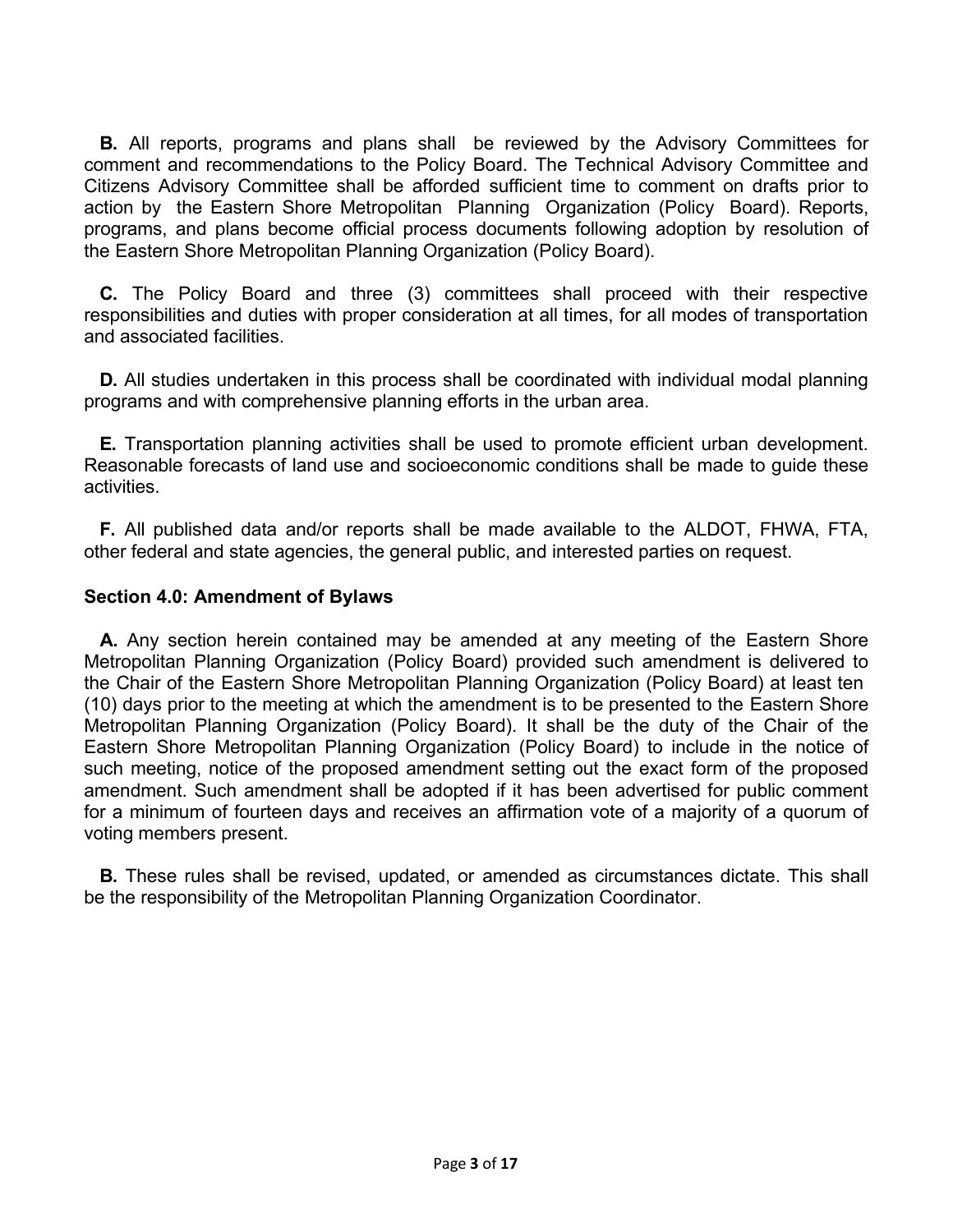# **EASTERN SHORE METROPOLITAN PLANNING ORGANIZATION (POLICY BOARD) BYLAWS**

#### **Section 5.0: Purpose**

**A.** The purpose of the Eastern Shore Metropolitan Planning Organization (Policy Board) will be to serve the Eastern Shore Metropolitan Planning Area as the official decision making body for the Eastern Shore Urbanized Area Transportation Planning Process.

#### **Section 5.1: Responsibilities**

**A.** To give overall guidance to the transportation planning process.

**B.** To have overall responsibility for review and approval of all planning activities, formal planning documents and products, and transportation programs which are developed by the process.

**C.** To organize and appoint members of the Technical Advisory Committee and the Citizens Advisory Committee.

**D.** To appoint any other personnel necessary to fulfill and complete the duties and tasks relative to the Eastern Shore Metropolitan Planning Organization and the Urbanized Area Transportation Planning Process.

**E.** To take official action on committee recommendations and other matters pertaining to furthering the planning process.

**F.** To adopt transportation goals and objectives to guide the Eastern Shore Urbanized Area Transportation Planning Process.

**G.** To adopt the formal planning documents as required by ALDOT, FHWA, FTA and other federal agencies. These include, but are not limited to: Unified Planning Work Program (UPWP), Long Range Transportation Plan (LRTP), Transportation Improvement Program (TIP), Public Participation Plan (PPP) and others as may be determined by those agencies.

**H.** To submit plans and recommendations to participating member governments and obtain resolutions for adoption from those member governments.

**I.** To establish and maintain Urbanized Area boundaries, and a Metropolitan Planning Area/Study Area boundary consistent with 2010 US Census data and future census updates.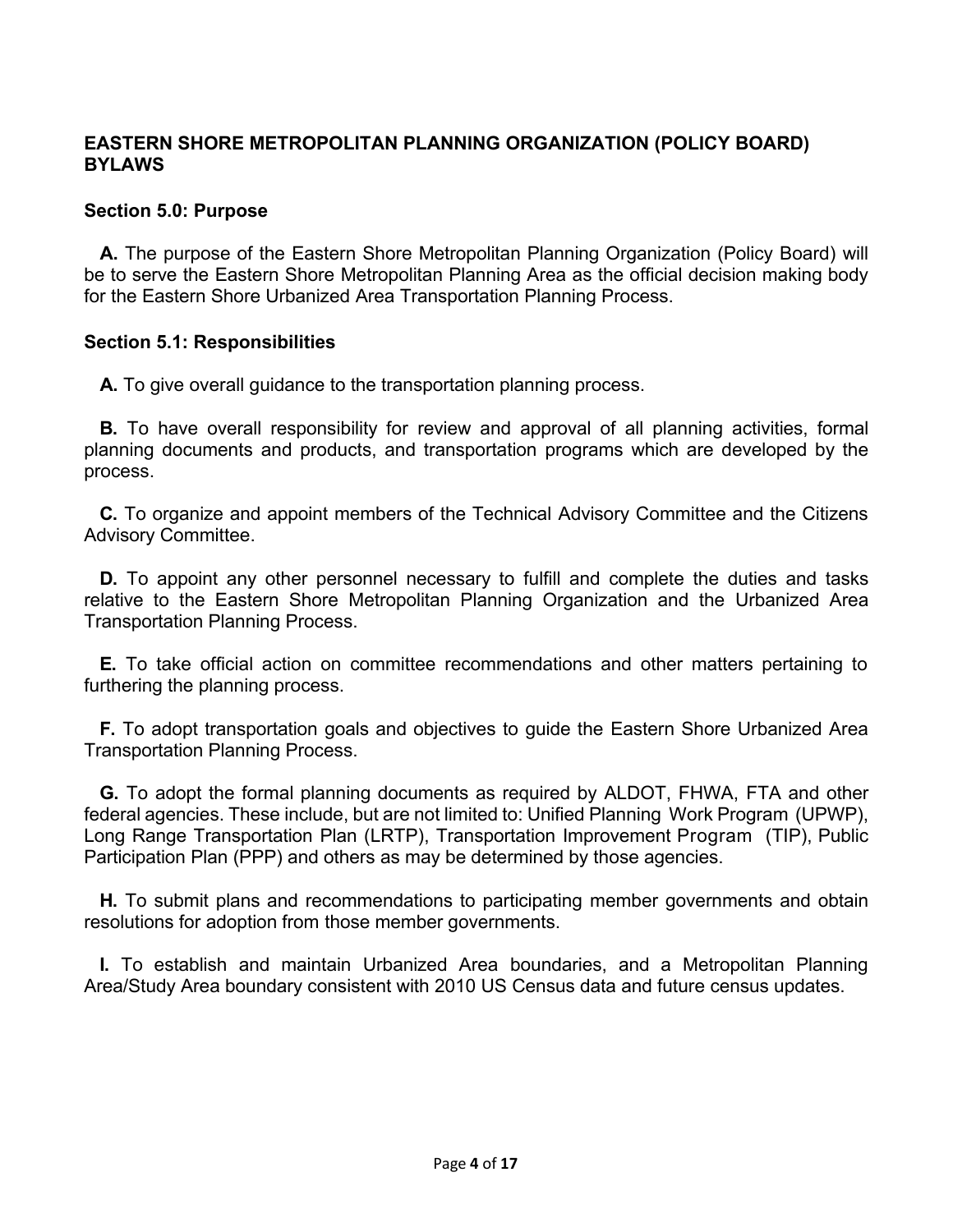**J.** To change the designated membership as deemed necessary by the Policy Board.

**K.** To ensure that citizen participation is achieved in the transportation planning process in accordance with the requirements of 23 CFR 450.316.

#### **Section 5.2: Membership**

**A.** Metropolitan Planning Organization (Policy Board) – Voting Members

- 1. Mayor, City of Daphne
- 2. Mayor, City of Fairhope
- 3. Mayor, City of Spanish Fort
- 4. Elected Official of City Council, City of Daphne
- 5. Elected Official of City Council, City of Fairhope
- 6. Elected Official of Town Council, Town of Loxley
- 7. Baldwin County Commissioner, District 2
- 8. Baldwin County Commissioner, District 3
- 9. Southwest Region Engineer, Alabama Department of Transportation
- **B.** Metropolitan Planning Organization (Policy Board) Non-Voting Members
	- 1. Bureau Chief, Transportation Planning and Modal Programs, Alabama Department of **Transportation**
	- 2. Division Administrator, Federal Highway Administration
	- 3. Chair, Technical Advisory Committee
	- 4. Chair, Citizens Advisory Committee

**C.** The voting members of the Eastern Shore Metropolitan Planning Organization (Policy Board) serve terms on the committee coinciding with the terms of their respective offices.

**D.** Each voting member may name an alternate or proxy (in writing) for a particular meeting or vote. The proxy's power must be delineated in the written notice. The member is responsible for notifying the proxy of meetings.

**E.** The Metropolitan Planning Organization (Policy Board) shall appoint additional voting and non-voting members as is deemed essential or necessary.

# **Section 5.3: Officers**

**A.** Presiding officers (Chairperson, Vice Chairperson) of the Eastern Shore Metropolitan Planning Organization (Policy Board) shall be chosen from the voting members of the Eastern Shore Metropolitan Planning Organization (Policy Board) and shall be elected public officials.

**B.** The Chairperson shall be elected by the majority of the members in a duly constituted meeting.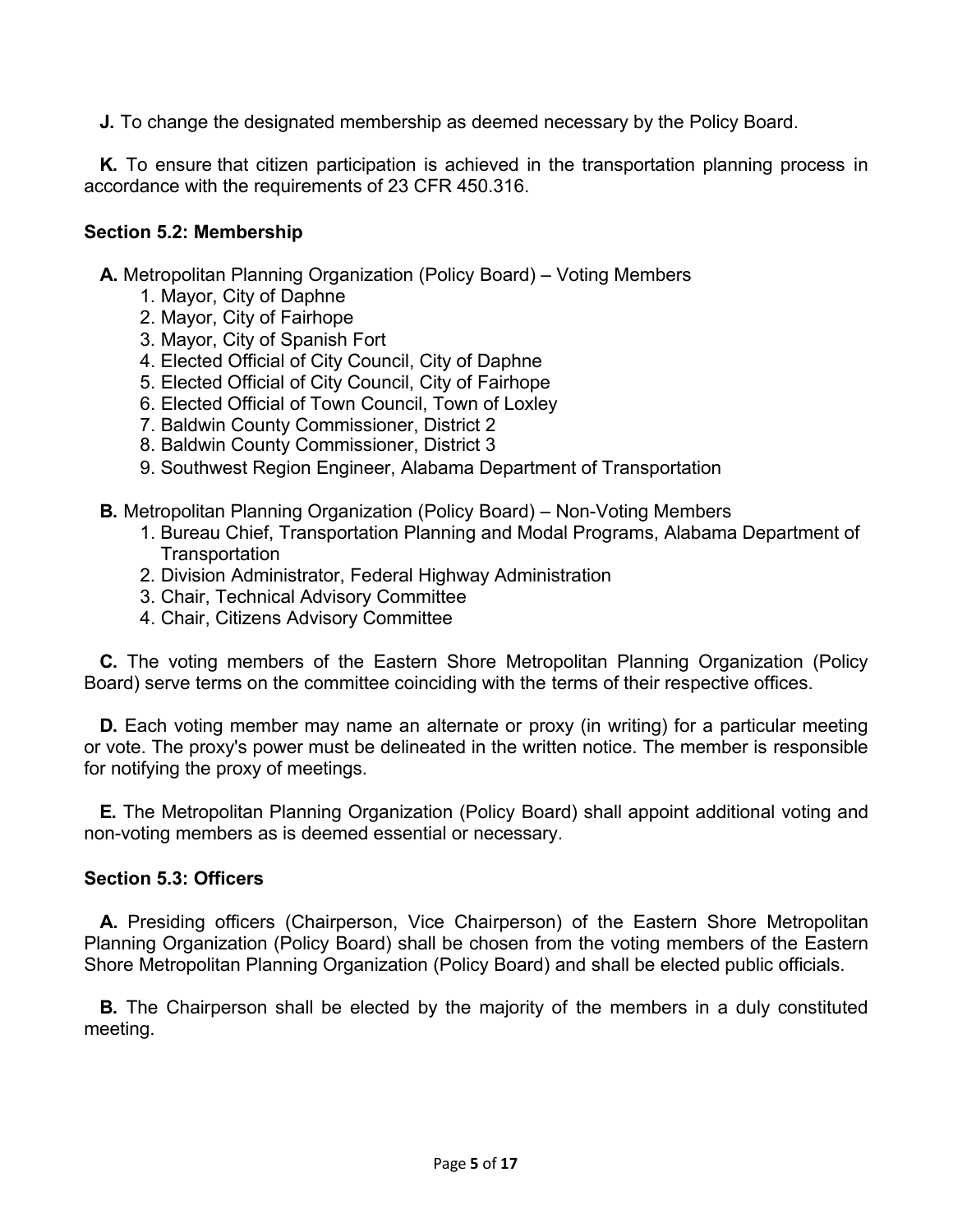**C.** A Vice Chairperson shall be elected by the majority of the members in a duly constituted meeting to serve in the Chairperson's absence or if Chairperson vacates elected office.

**D.** Election of officers shall be in October of each year, to be installed no later than January 1 of the new year.

**E.** The Metropolitan Planning Organization Coordinator will serve as the Executive Secretary on behalf of this committee.

# **Section 5.4: Meeting Procedure**

**A.** The rules of order herein contained shall govern deliberations and meetings of the Eastern Shore Metropolitan Planning Organization (Policy Board) and the Advisory Committees. Any point of order applicable to the deliberations by this Board and the Advisory Committees shall be governed by Roberts Rules of Order.

**B.** Meetings of the Eastern Shore Metropolitan Planning Organization (Policy Board) shall be held quarterly (the fourth Wednesday in January, April, July and October). Notices will be provided by U. S. Mail and email to ALDOT and FHWA – Alabama Division. All meetings must be held in accordance with the provisions of the Alabama Open Meetings Act (2005-40). Additional meetings can be held as required after public notice.

**C.** Meetings will normally be initiated by the Metropolitan Planning Organization Coordinator. When providing notification for a meeting, at least fourteen days notice shall be provided describing the time and location. The Metropolitan Planning Organization Coordinator shall also provide notification to the news media at least fourteen days before the meeting. A proposed agenda should also be provided to the Eastern Shore Metropolitan Planning Organization (Policy Board), ALDOT, and FHWA to ensure that adequate preparation will occur.

**D.** A quorum shall consist of five (5) voting members of the Eastern Shore Metropolitan Planning Organization (Policy Board), their alternates or proxies. The member may designate proxies (in writing) if the member will be unable to attend a meeting. No action shall be taken by the Eastern Shore Metropolitan Planning Organization (Policy Board) without a quorum. If a quorum is not present at a regular or special meeting, those present may tentatively reschedule the meeting to another day when a quorum can be obtained.

**E.** Voting shall be by voice vote; however, upon the request of at least one (1) voting member, voting shall be by roll call. In the event of a tie vote, the motion before the Eastern Shore Metropolitan Planning Organization (Policy Board) shall fail.

**F.** All meetings of the Eastern Shore Metropolitan Planning Organization (Policy Board) shall be open to the general public. The public is encouraged to attend meetings and participate in Committees & and Board meetings. The public will be allowed to speak during the Public Forum portion of the meetings. Any citizen wishing to speak must first fill out a card requesting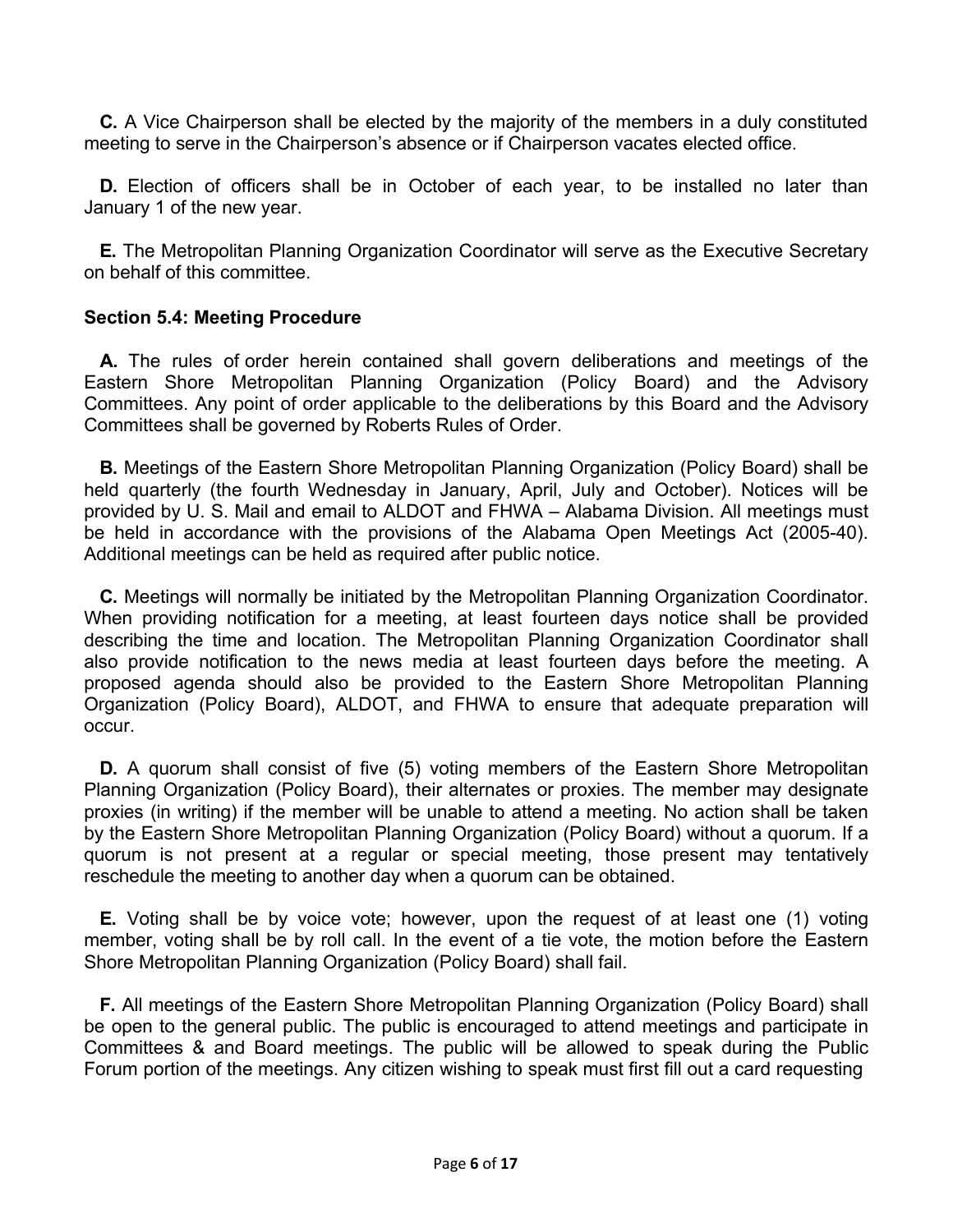to speak and provide information including name, address, phone, email, and subject matter. The citizen will be limited to three minutes unless the Chairperson permits an extension of time.

**G.** At the discretion of the Metropolitan Planning Organization Coordinator and with the approval of the Chairperson of the Policy Board, a regularly scheduled meeting can be canceled. Notification of the cancellation will be sent to the board members, ALDOT, FHWA, the news media, and posted to the website.

**H.** At the discretion of the Metropolitan Planning Organization Coordinator and with approval of the Chairperson, special meetings outside of the regularly scheduled quarterly meetings may be called. Notice of the special meeting will be sent to board members, Advisory Committees, ALDOT, FHWA, the news media, and posted to the website three (3) days in advance. The purpose of the special called meeting will be provided in the notice.

**I.** The presiding officer may move, second, and debate from the Chair and shall not be deprived of any of the rights and privileges of a member by reason of his/her acting as the presiding officer.

# **Section 5.5: Order of Business**

**A.** The business of the Policy Board shall be taken up for consideration and disposition in the following order, unless the order shall be suspended by the unanimous consent.

- 1. Call to order by Chair
- 2. Invocation
- 3. Pledge of Allegiance
- 4. Roll Call
- 5. Approval of minutes of previous meeting
- 6. Communications from the presiding officer
- 7. Report of officers and/or committees
- 8. Old Business
- 9. New Business
- 10. Public Forum for citizens wishing to address the Policy Board
- 11. Adjournment

# **TECHNICAL ADVISORY COMMITTEE BYLAWS**

# **Section 6.0: Purpose**

**A.** The purpose of the Technical Advisory Committee is to provide the Eastern Shore Metropolitan Planning Organization (Policy Board) with technical support and to provide a linkage between planning and implementation.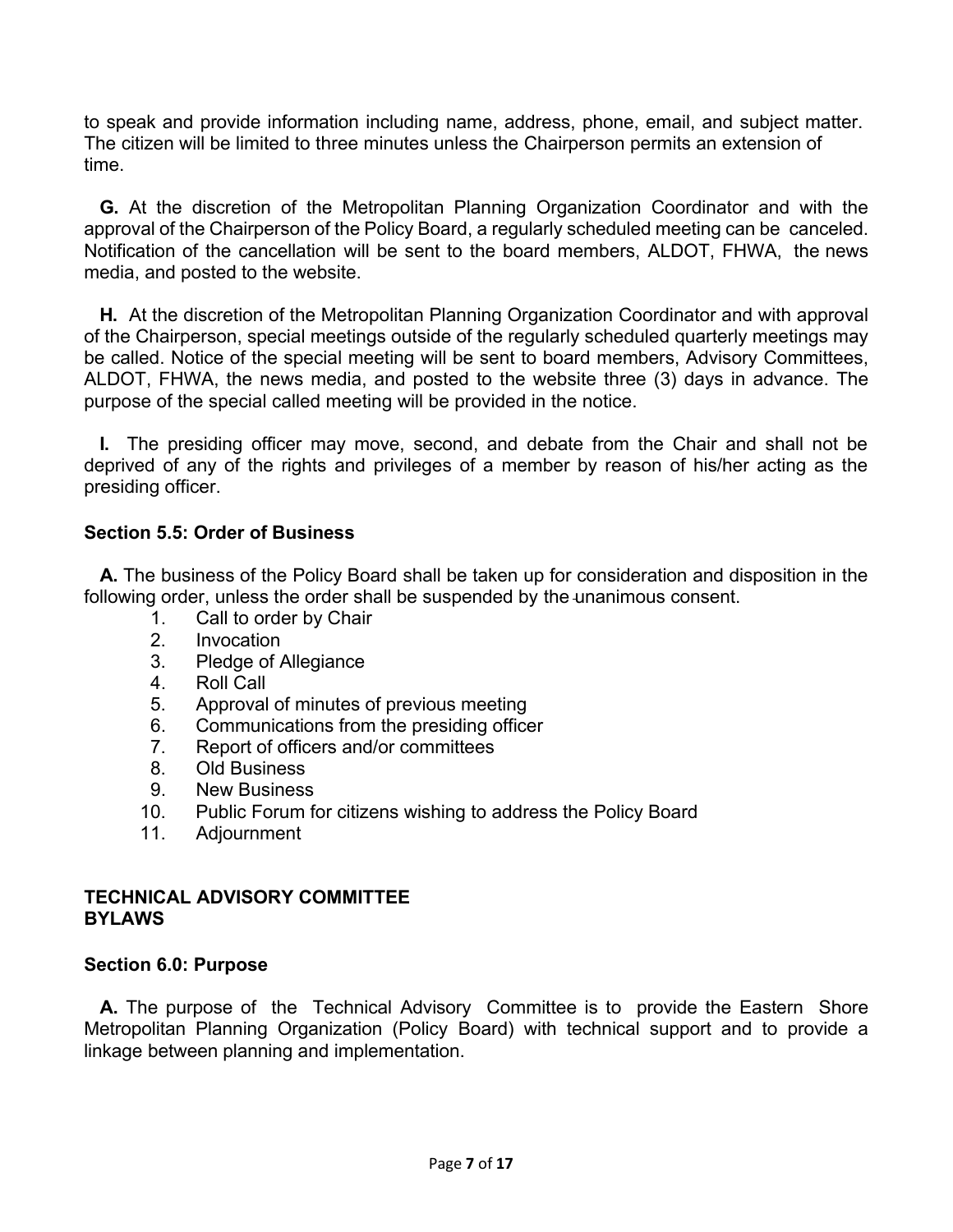# **Section 6.1: Responsibilities**

**A.** To recommend technical methods, procedures, and standards to the Eastern Shore Metropolitan Planning Organization (Policy Board) to further the planning process.

**B.** To help coordinate the work of member local governments, operating departments, and federal and state agencies participating in this process.

**C.** To discuss and recommend alternative transportation plans and programs to the Eastern Shore Metropolitan Planning Organization (Policy Board).

**D.** To comment on and make recommendations on the draft reports of the Unified Planning Work Program (UPWP), the Long Range Transportation Plan (LRTP) the Transportation Improvement Program (TIP), the Public Participation Plan (PPP), and other plans and reports.

#### **Section 6.2: Membership**

**A.** Voting – by Government, Organization, or Agency

CITY OF DAPHNE Director of Public Works Director of Community Development

CITY OF FAIRHOPE Planning and Building Director Public Works Director

CITY OF SPANISH FORT Planning Commission Chairman

TOWN OF LOXLEY Superintendent of Utilities

BALDWIN COUNTY Baldwin County Highway Department Representative Director, Baldwin County Rural Transit System

ALABAMA DEPARTMENT OF TRANSPORTATION Southwest Region Pre-Construction Engineer

BALDWIN COUNTY BOARD OF EDUCATION Board of Education Representative

\*BALDWIN COUNTY BOARD OF EDUCATION Transportation Director *(Voting member when present)*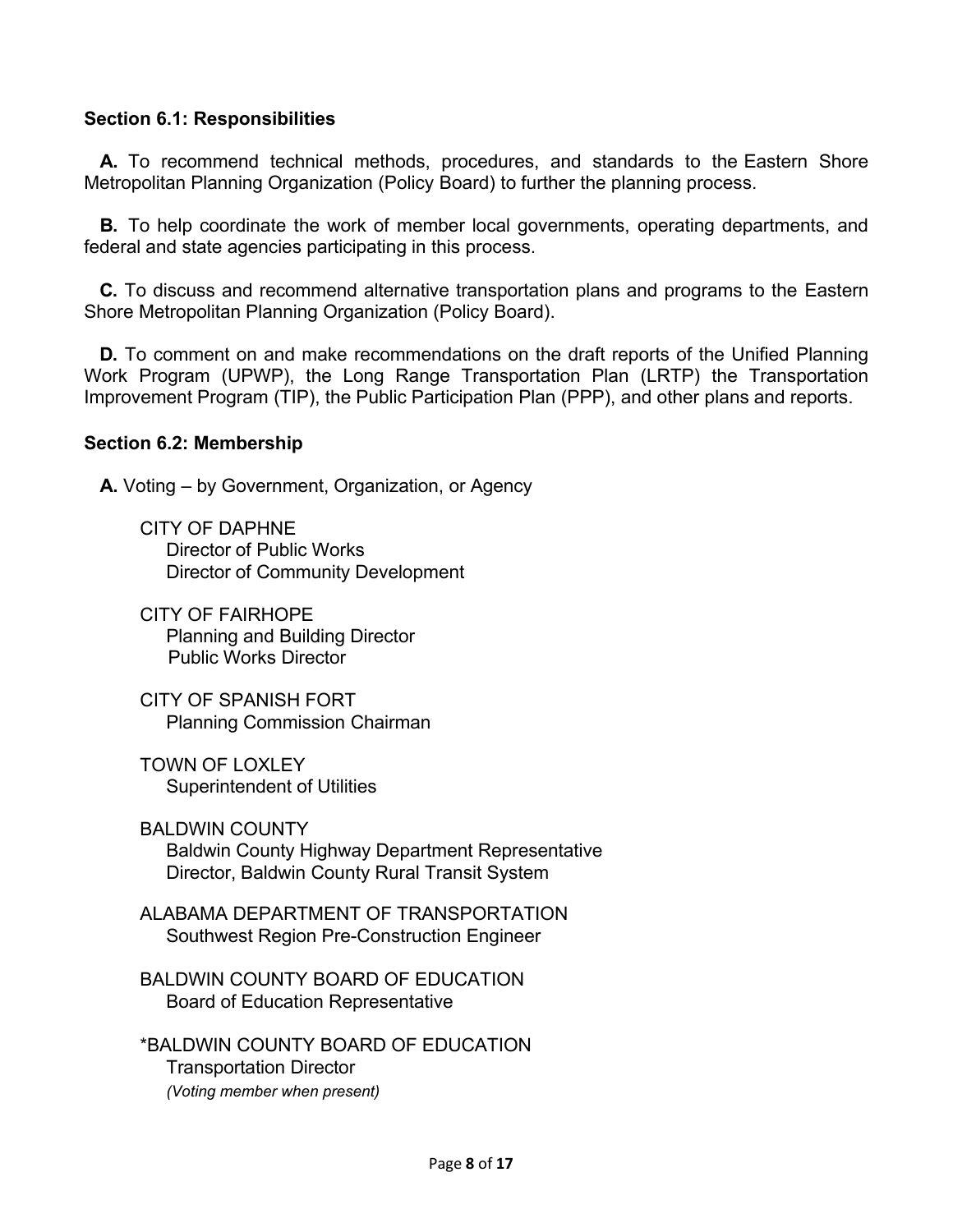**B.** Non-Voting – by Government, Organization, or Agency

Transportation Metropolitan Planning Engineer (ALDOT, Montgomery) U.S. Army Corps of Engineers Representative Eastern Shore Chamber of Commerce Representative Central Baldwin Chamber of Commerce Representative Director, City of Fairhope Airport Authority Trucking Representative Representative, City of Daphne Representative, City of Fairhope Representative, City of Spanish Fort Representative, Town of Loxley Representative, Baldwin County Representative, City of Robertsdale Representative, Federal Highway Administration (FHWA) Representative, Federal Transit Administration (FTA)

**C.** Additional members shall be appointed by the Eastern Shore Metropolitan Planning Organization (Policy Board) as a whole.

**D.** Each member of the Technical Advisory Committee may name a proxy (in writing) for a particular meeting or vote. The proxy must be from the same agency, jurisdiction, or organization which the member represents. The proxy's power must be delineated in the written notice. The member is responsible for notifying the proxy of meetings.

# **Section 6.3: Officers**

**A.** A Chairperson shall be elected by the committee.

**B.** A Vice Chairperson shall be elected by the committee to serve in the Chair's absence.

**C.** The Chairperson and Vice Chairperson shall be elected by the majority of the members in a duly constituted meeting.

**D.** Election of officers shall be in October of each year for installation by January 1 of the new year.).

**E.** The Metropolitan Planning Organization Coordinator will serve as the Executive Secretary on behalf of this committee.

#### **Section 6.4: Meeting Procedure**

**A.** The rules of order herein contained shall govern deliberations of the Technical Advisory Committee. Any point of order applicable to the deliberations by this committee shall be governed by Roberts Rules of Order.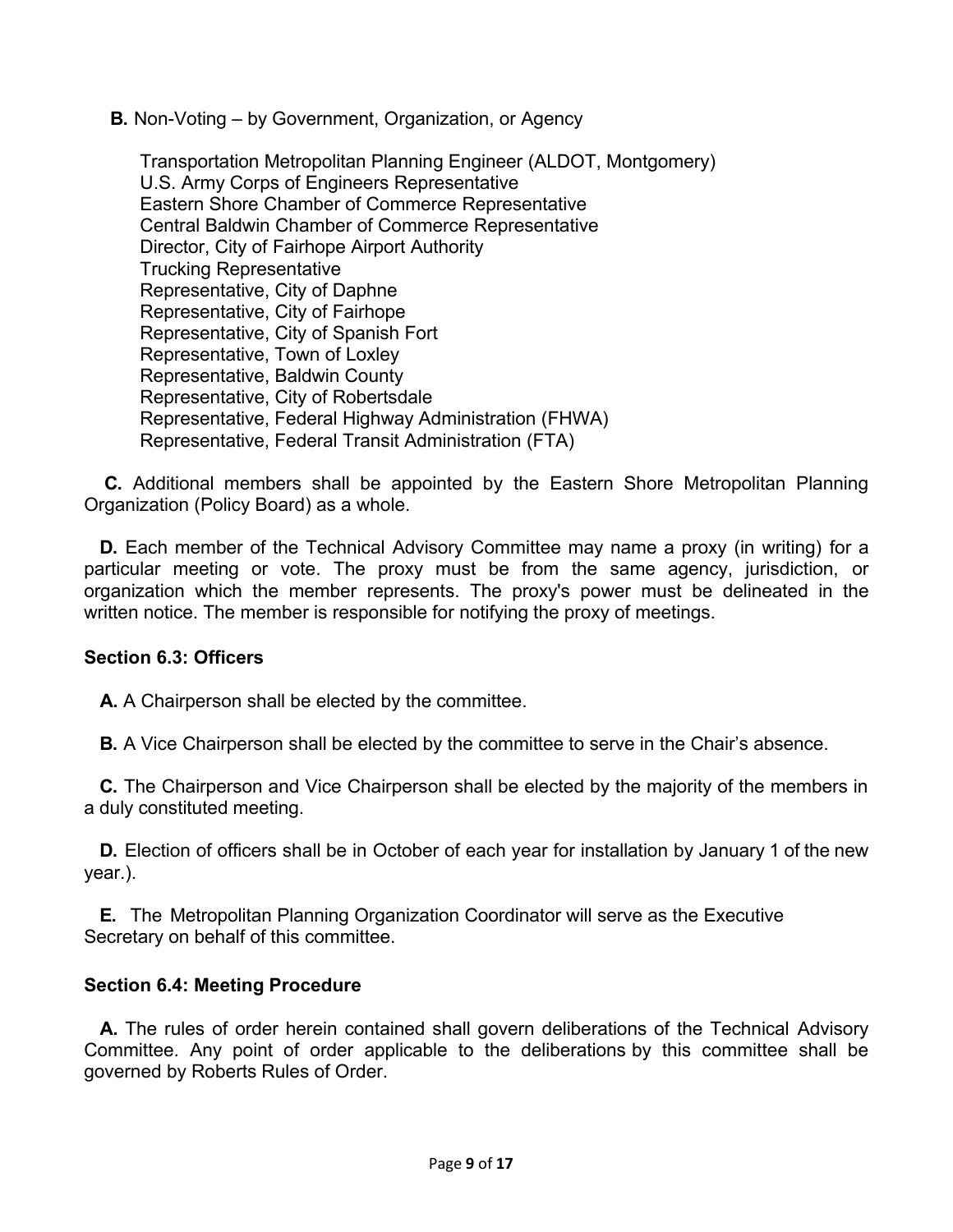**B.** Meetings of the Technical Advisory Committee shall be held quarterly (the third Wednesday in January, April, July and October).

**C.** Meetings will normally be initiated by the Metropolitan Planning Organization Coordinator. When providing notification for a meeting, at least fourteen days notice will be provided describing the time and location. A proposed agenda should also be provided to ensure that adequate preparation occurs.

**D.** A quorum shall consist of five (5) members or their alternates, or proxies. Of the five members, there must be a representative from at least three of the following: the City of Daphne, the City of Fairhope, Baldwin County, the Town of Loxley, the City of Spanish Fort or the Alabama Department of Transportation. Also, no decision that involves one of the above listed entities can be made unless a representative from that group is present.

**E.** All meetings of the Technical Advisory Committee shall be open to the general public, and will follow the same procedure as in Section 5.4.

**F.** At the discretion of the Metropolitan Planning Organization Coordinator and with the approval of the Chair of the committee, a regularly scheduled meeting can be canceled. Notification of the cancellation shall be sent to the committee members at least three (3) days prior to the date of the scheduled meeting and posted on the MPO website.

**G.** The Chairperson may move, second and debate from the Chair and shall not be deprived of any of the rights and privileges of a member by reason of his/her acting as the presiding officer.

#### **Section 6.5: Order of Business**

**A.** The business of the Committee shall be taken up for consideration and disposition in the following order, unless the order shall be suspended by unanimous consent.

- 1. Call to order by Chair
- 2. Invocation
- 3. Pledge of Allegiance
- 4. Roll Call
- 5. Approval of minutes of previous meeting
- 6. Communications from the presiding officer
- 7. Report of officers and/or committees
- 8. Old Business
- 9. New Business
- 10. Public Forum for citizens wishing to address the Committee.
- 11. Adjournment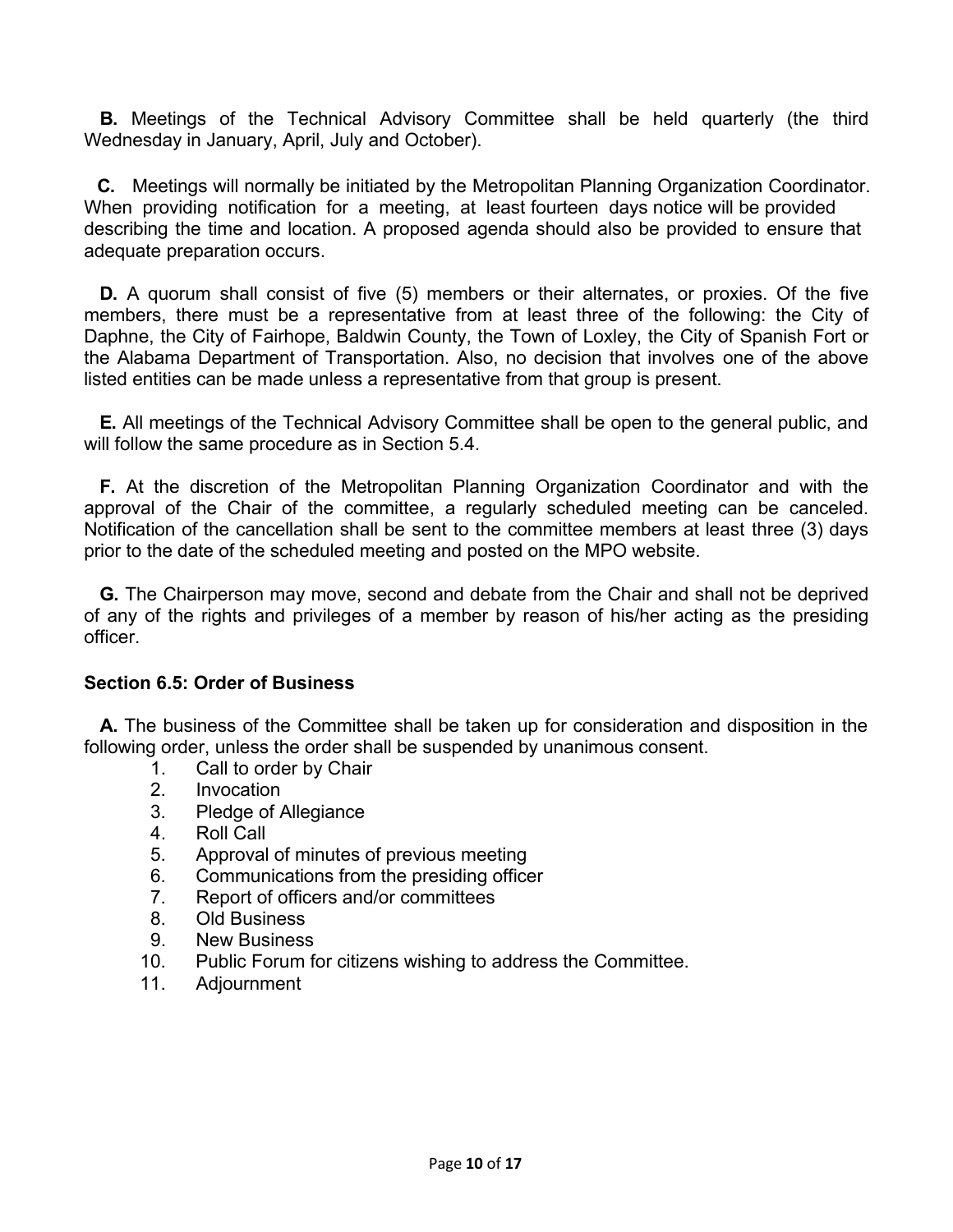#### **CITIZENS ADVISORY COMMITTEE BYLAWS**

#### **Section 7.0: Purpose**

**A.** The purpose of this committee is to serve as the formal means through which active citizen participation is provided to aid and support the Eastern Shore Metropolitan Planning Organization and Urbanized Area Transportation Planning Process.

#### **Section 7.1: Responsibilities**

**A.** To review and respond to local transportation plans prepared for the area.

**B.** To assess the local transportation related needs as perceived by area residents.

**C.** To afford area residents the opportunity to input ideas, suggestions, needs, and concepts concerning the transportation planning process to the Eastern Shore Metropolitan Planning Organization (Policy Board) and/or Technical Advisory Committee (TAC).

**D.** To provide ideas and suggestions for consideration by the Eastern Shore Metropolitan Planning Organization (Policy Board) and Technical Advisory Committee (TAC).

**E.** To objectively assess the social, economic, and physical impact of all transportation reports submitted by the Eastern Shore Metropolitan Planning Organization (Policy Board) or Technical Advisory Committee.

**F.** To assist the transportation planning staff, where possible, in the development of specific program solutions to area-wide needs as identified through community research and public meetings.

#### **Section 7.2: Membership**

**A.** The Citizens Advisory Committee shall consist of the following voting members.

- 1. Four (4) representatives from the City of Daphne
- 2. Four (4) representatives from the City of Fairhope
- 3. Four (4) representatives from Baldwin County
- 4. Two (2) representatives from the City of Spanish Fort
- 5. Two (2) representatives from the Town of Loxley

This will be an open application process with applications submitted directly to the MPO Coordinator. The MPO may publicly request applications and process those according to membership requirements.

**B.** All committee members shall be at least twenty-one years of age, U. S. or naturalized citizens, and either reside or work within the MPA.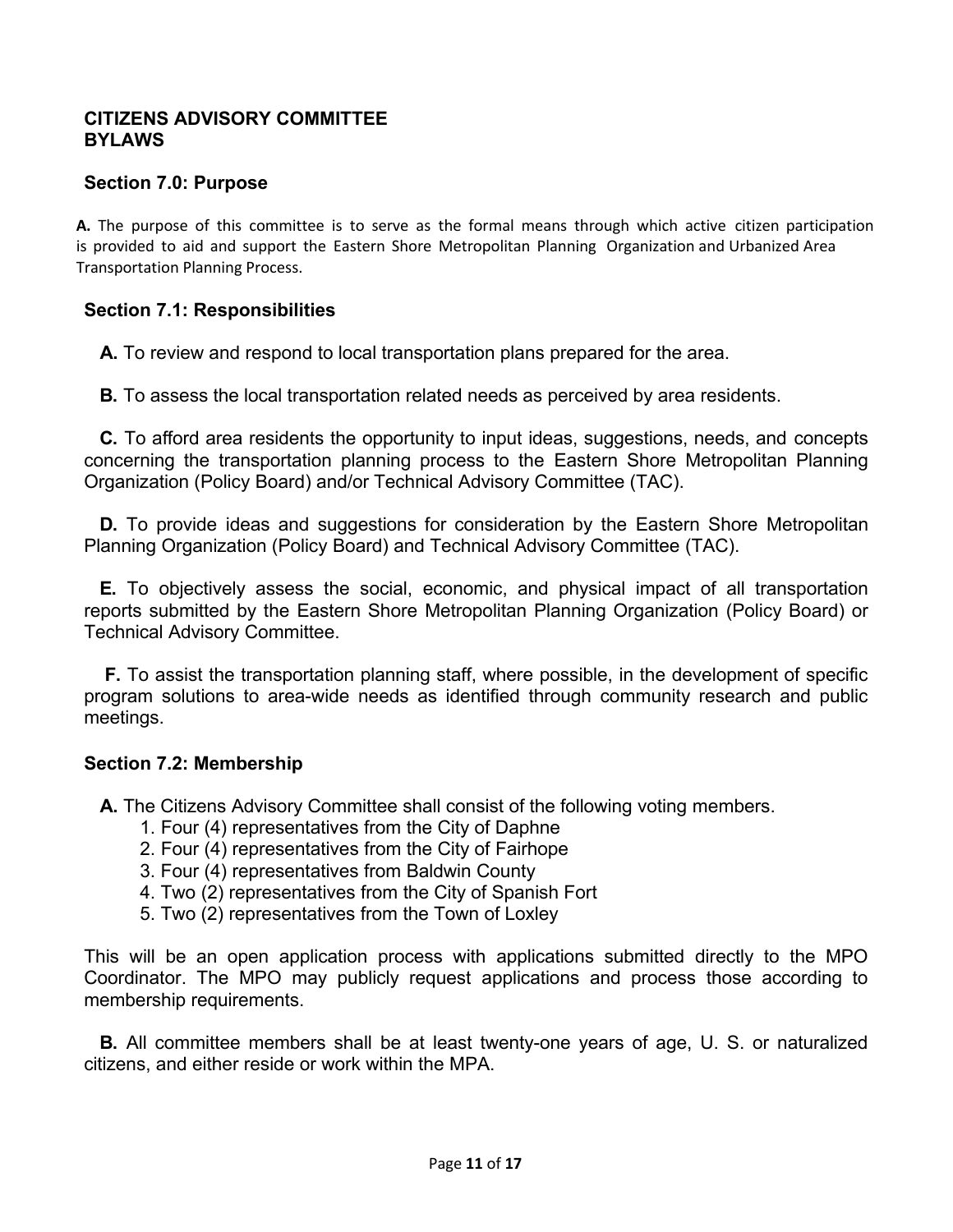**C.** The Eastern Shore Metropolitan Planning Organization (Policy Board) voting members from the City of Daphne, the City of Fairhope, Baldwin County, the City of Spanish Fort and the Town of Loxley will be responsible for selecting and appointing members to the CAC.

**D.** The duration of the terms of the representatives shall be two years from date of appointment.

**E.** Citizens Advisory Committee members who miss three (3) consecutive Citizens Advisory Committee meetings shall be automatically removed from the committee unless there are extenuating circumstances. Members may be dismissed for cause at any time by the Policy Board.

#### **Section 7.3: Officers**

**A.** A Chairperson shall be elected by the committee.

**B.** A Vice Chairperson shall be elected by the committee to serve in the absence of the Chairperson.

**C.** The Chairperson and Vice Chairperson shall be elected by the majority of the members in a duly constituted meeting.

**D.** Election of officers shall be in October of each year to assume duties by January 1 of the new f year.

**E.** The Metropolitan Planning Organization Coordinator will serve as the Executive Secretary on behalf of this committee.

#### **Section 7.4: Meeting Procedure**

**A.** Committee meetings shall follow a printed agenda. Meeting times and venues will be announced as an item of business during MPO Policy Board Meetings. Agendas will be distributed by US Mail, email, posting on the MPO website, public libraries, and common sites throughout the MPA.

**B.** Meetings of the Citizens Advisory Committee (CAC) shall be held quarterly (the third week in January, April, July and October). To the extent possible, CAC meetings shall be held on Tuesday, but the ESMPO Coordinator shall have wide discretion to schedule each CAC meeting at a date and time convenient to all members.

**C.** Meetings will normally be initiated by the Metropolitan Planning Organization Coordinator. When providing notification for a meeting, at least fourteen days notice will be provided describing the time and location. A proposed agenda should be provided to ensure that adequate preparation occurs.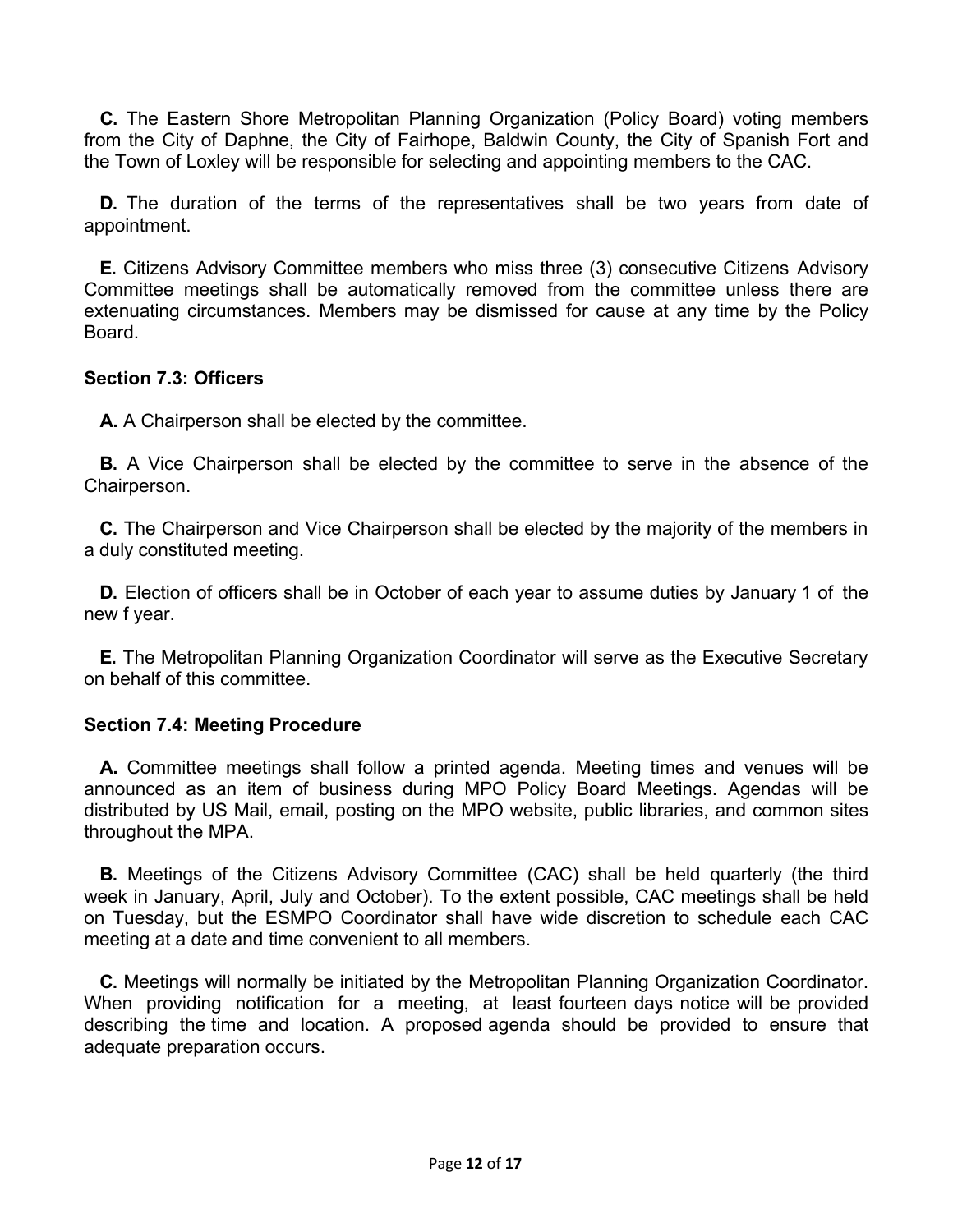**D.** Pursuant to the Alabama Open Meetings Act, a quorum shall consist of a majority o f t h e members of the Eastern Shore Metropolitan Planning Organization Citizens Advisory Committee. No action shall be taken by the Eastern Shore Metropolitan Planning Organization Citizens Advisory Committee without a quorum.

**E.** All meetings of the committee shall be open to the general public and will follow the same procedure as in Section 5.4.

**F.** All cancellations should be avoided; however, in the event unforeseen circumstances, the Metropolitan Planning Organization Coordinator with the approval of the Chairperson of the committee, can cancel a regularly scheduled meeting. Notification of the cancellation shall be sent to committee members at least 3 days prior to the date of the scheduled meeting and posted on the MPO website.

#### **Section 7.5: Sub-Committees**

**A.** Sub-committees may be set up on an ad hoc or continuing basis by members of the Citizens Advisory Committee to consist of members and/or concerned citizens.

**B.** Members of the general public may participate in these sub-committees.

**C.** Meetings of these sub-committees may occur on an informal basis or in conjunction with the regularly scheduled Citizens Advisory Committee meeting.

**D.** The results of the sub-committee meetings shall be documented and made available to the members of the Citizens Advisory Committee.

#### **BICYCLE AND PEDESTRIAN ADVISORY COMMITTEE BYLAWS**

#### **Section 8.0: Purpose**

**A.** The purpose of this committee is to serve as the formal means through which active and interested parties from the bicycle and pedestrian community can aid and support the Eastern Shore Metropolitan Planning Organization and Urbanized Area Transportation Planning Process.

#### **Section 8.1: Responsibilities**

**A.** To review and respond to draft bicycle and pedestrian plans prepared for the MPO.

**B.** To assess local bicycle and pedestrian transportation related needs as perceived by area residents.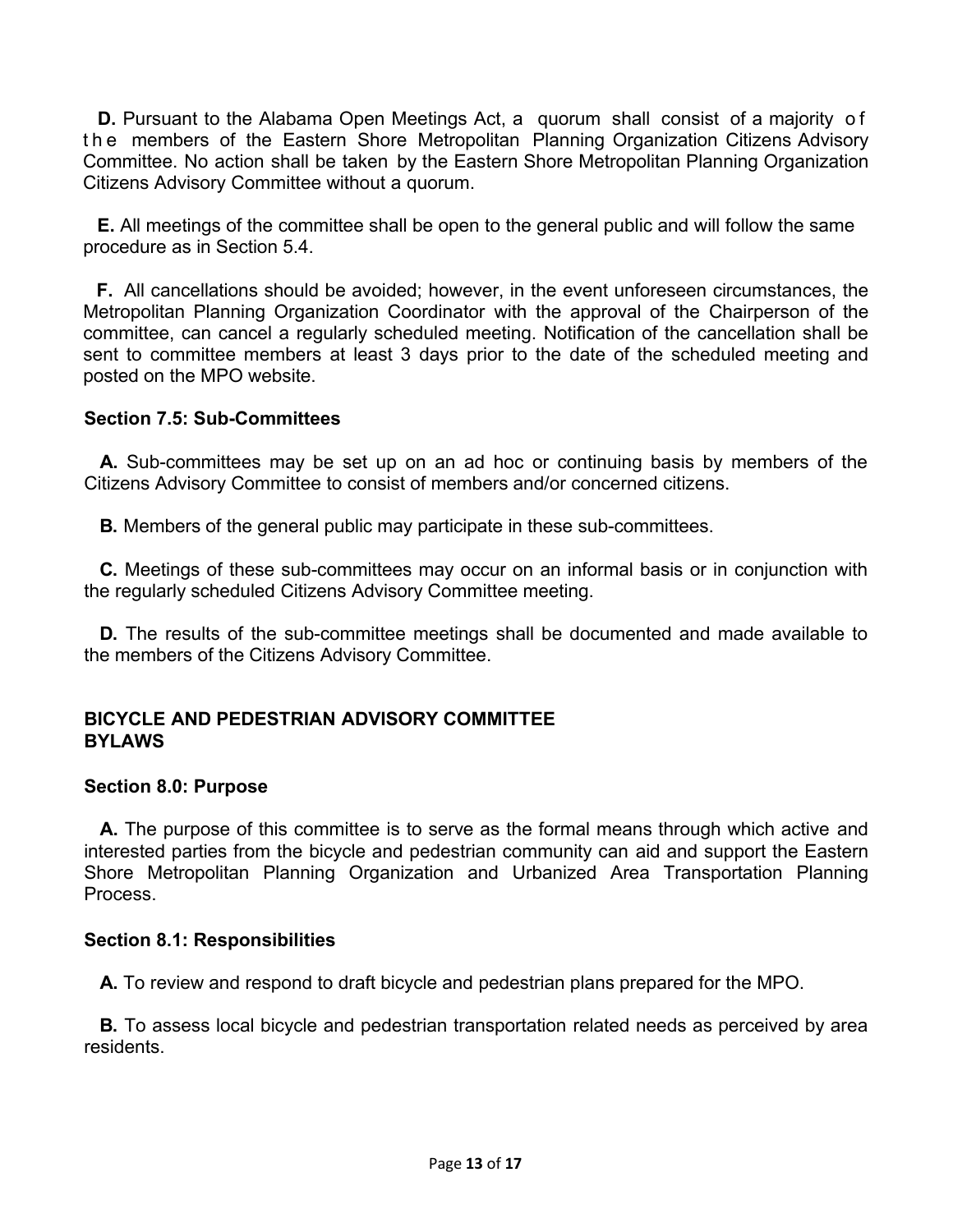**C.** To afford area residents the opportunity to input ideas, suggestions, needs, and concepts concerning the bicycle and pedestrian transportation planning process to the Eastern Shore Metropolitan Planning Organization (Policy Board) and/or Technical Advisory Committee (TAC).

**D.** To provide ideas and suggestions for consideration by the Eastern Shore Metropolitan Planning Organization (Policy Board) and Technical Advisory Committee (TAC).

**E.** To objectively assess the social, economic, and physical impact of all bicycle and pedestrian transportation reports submitted by the Eastern Shore Metropolitan Planning Organization (Policy Board) or Technical Advisory Committee.

**F.** To assist the transportation planning staff, where possible, in the development of specific program solutions to area-wide bicycle and pedestrian needs as identified through community research and public meetings.

# **Section 8.2: Membership**

- **A.** The Bicycle and Pedestrian Advisory Committee (BPAC) shall consist of the following voting members.
	- 1. Four (4) representatives from the City of Daphne
	- 2. Four (4) representatives from the City of Fairhope
	- 3. Four (4) representatives from Baldwin County
	- 4. Two (2) representatives from the City of Spanish Fort
	- 5. Two (2) representatives from the Town of Loxley

This will be an open application process with applications submitted directly to the MPO Coordinator. The MPO may publicly request applications and process those according to membership requirements.

**B.** All committee members shall be at least twenty-one years of age, U. S. or naturalized citizens, and either reside or work within the MPA.

**C.** The Eastern Shore Metropolitan Planning Organization (Policy Board) voting members from the City of Daphne, the City of Fairhope, Baldwin County, the City of Spanish Fort and the Town of Loxley will be responsible for selecting and appointing members to the BPAC.

**D.** The duration of the terms of the representatives shall be two years from date of appointment.

**E.** Bicycle and Pedestrian Advisory Committee members who miss three (3) consecutive Citizens Advisory Committee meetings shall be automatically removed from the committee unless there are extenuating circumstances. Members may be dismissed for cause at any time by the Policy Board.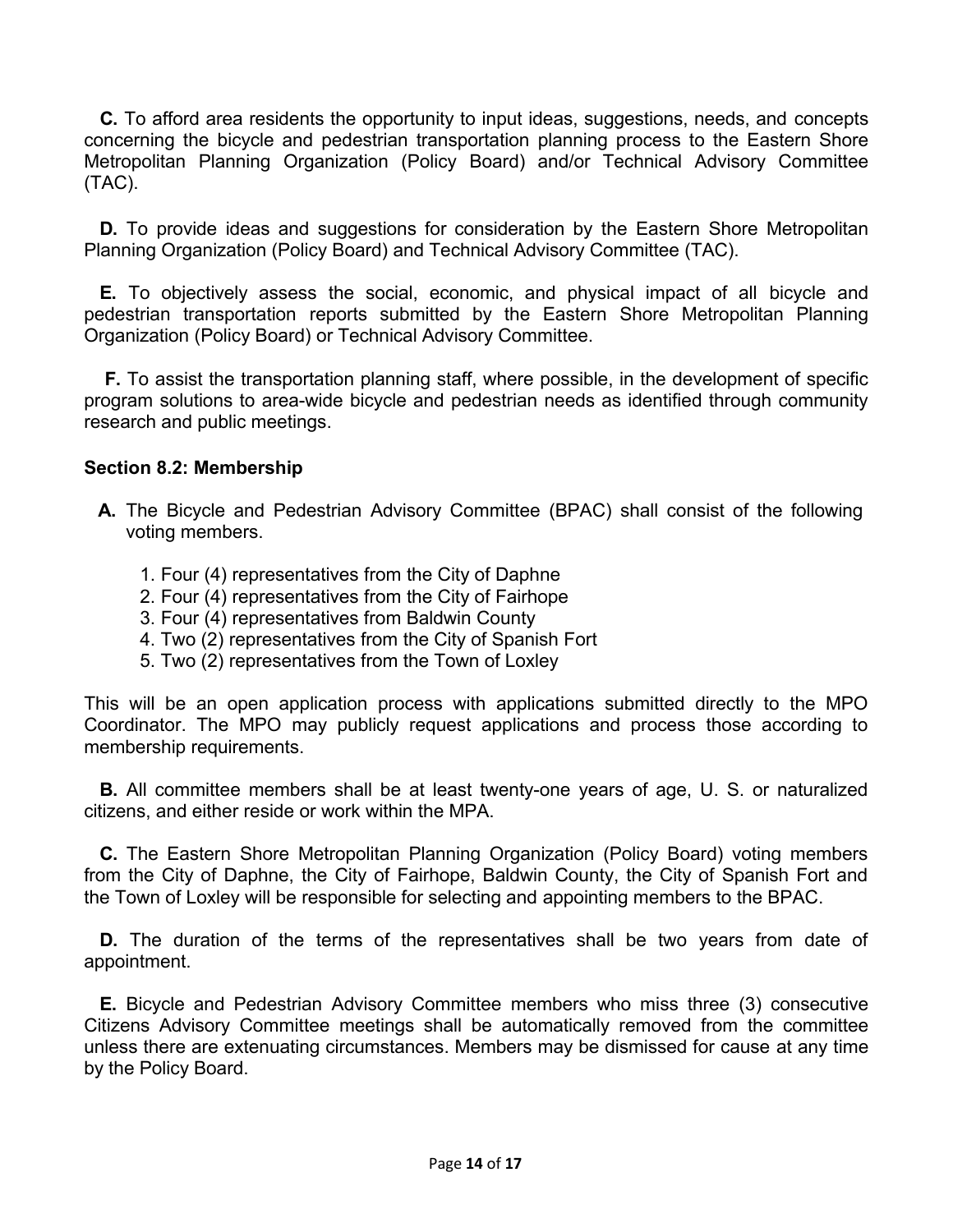# **Section 8.3: Officers**

**A.** A Chairperson shall be elected by the committee.

**B.** A Vice Chairperson shall be elected by the committee to serve in the absence of the Chairperson.

**C.** The Chairperson and Vice Chairperson shall be elected by the majority of the members in a duly constituted meeting.

**D.** Election of officers shall be in October of each year to assume duties by January 1 of the new year.

**E.** The Metropolitan Planning Organization Coordinator will serve as the Executive Secretary on behalf of this committee.

#### **Section 8.4: Meeting Procedure**

**A.** Committee meetings shall follow a printed agenda. Meeting times and venues will be announced as an item of business during MPO Policy Board Meetings. Agendas will be distributed by US Mail, email, posting on the MPO website, public libraries, and/or common sites throughout the MPA.

**B.** Meetings of the Bicycle and Pedestrian Advisory Committee (BPAC) shall be held quarterly (the third week in January, April, July and October). To the extent possible, BPAC meetings shall be held on Tuesday, but the ESMPO Coordinator shall have wide discretion to schedule each BPAC meeting at a date and time convenient to all members.

**C.** Meetings will normally be initiated by the Metropolitan Planning Organization Coordinator. When providing notification for a meeting, at least fourteen days' notice will be provided describing the time and location. A proposed agenda should be provided to ensure that adequate preparation occurs.

**D.** Pursuant to the Alabama Open Meetings Act, a quorum shall consist of a majority of the members of the Eastern Shore Metropolitan Planning Organization Bicycle and Pedestrian Advisory Committee. No action shall be taken by the Eastern Shore Metropolitan Planning Organization Bicycle and Pedestrian Advisory Committee without a quorum.

**E.** All meetings of the committee shall be open to the general public, and will follow the same procedure as in Section 5.4.

**F.** All cancellations should be avoided; however, in the event unforeseen circumstances, the Metropolitan Planning Organization Coordinator with the approval of the Chairperson of the committee, can cancel a scheduled meeting. Notification of the cancellation shall be sent to committee members at least 3 days prior to the date of the scheduled meeting and posted on the MPO website.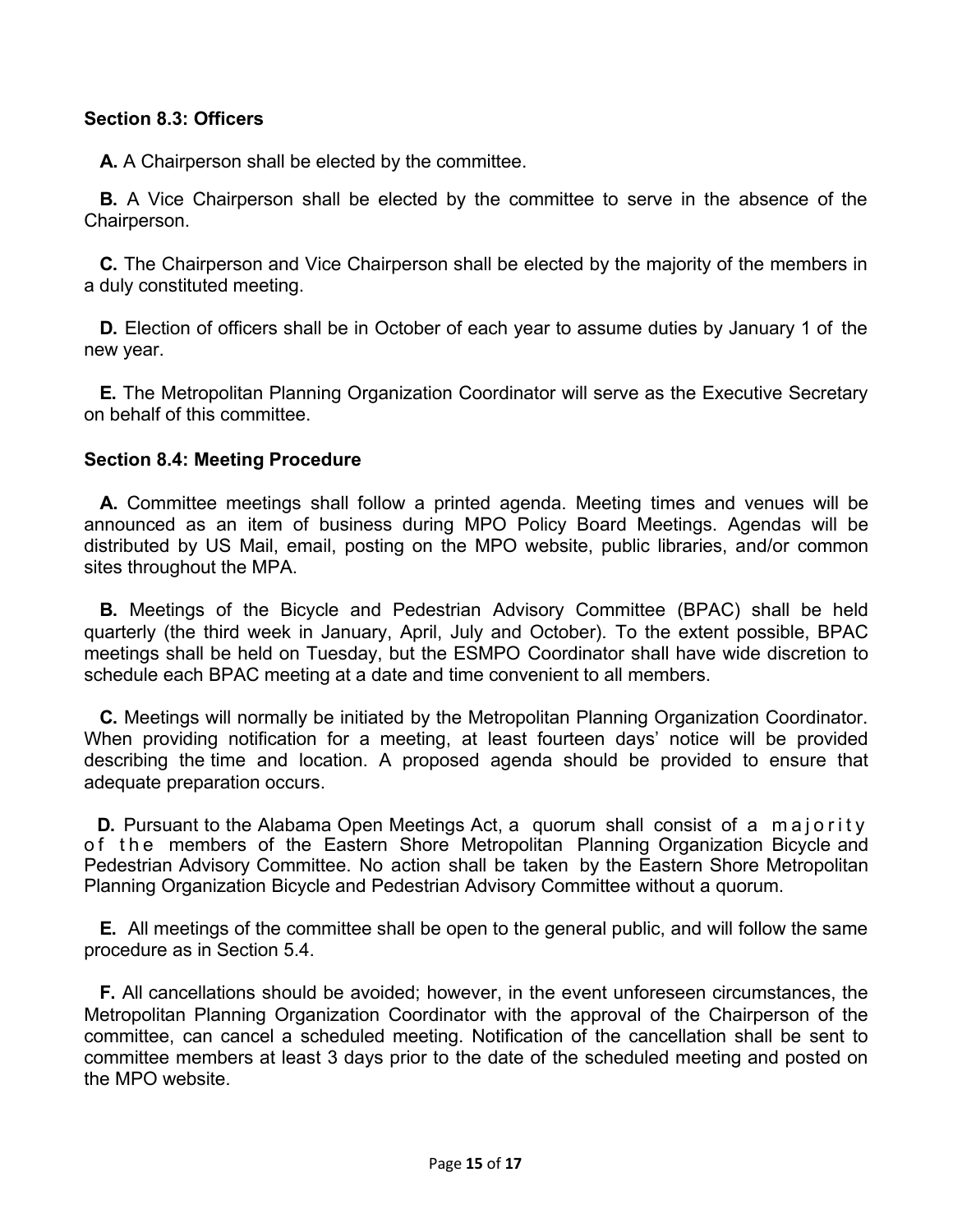# **Section 8.5: Sub-Committees**

**A.** Sub-committees may be set up on an ad hoc or continuing basis by members of the Bicycle and Pedestrian Advisory Committee to consist of members and/or concerned citizens.

**B.** Members of the general public may participate in these sub-committees.

**C.** Meetings of these sub-committees may occur on an informal basis or in conjunction with the regularly scheduled Bicycle and Pedestrian Advisory Committee meeting.

**D.** The results of the sub-committee meetings shall be documented and made available to the members of the Bicycle and Pedestrian Advisory Committee.

#### **METROPOLITAN PLANNING ORGANIZATION COORDINATOR BYLAWS**

#### **Section 9.0: Purpose**

**A.** The purpose of the coordinator is to ensure that all requirements of the Transportation Planning Process for the Eastern Shore Urbanized Area, as prescribed by the Agreement with the Alabama Department of Transportation, are met.

#### **Section 9.1: Designation**

**A.** The Metropolitan Planning Organization Coordinator of the Baldwin County Commission shall be the Metropolitan Planning Organization Coordinator of the Eastern Shore Metropolitan Planning Organization. In the absence of the Metropolitan Planning Organization Coordinator, that individual shall designate a staff member to serve as Coordinator.

#### **Section 9.2: Duties**

**A.** To act as a liaison between the parties of the *Agreement Concerning a Transportation Planning Process for the Eastern Shore Urbanized Area* and assist in various phases of the process.

**B.** To coordinate the process through the Eastern Shore Metropolitan Planning Organization (Policy Board), Technical Advisory Committee, and the Citizens Advisory Committees.

**C.** To arrange meetings, set agendas, and serve as Executive Secretary for the Eastern Shore Metropolitan Planning Organization (Policy Board), Technical Advisory Committee, and the Citizens Advisory Committee.

**D.** To develop a draft and final Unified Planning Work Program (UPWP) for submission on an annual basis.